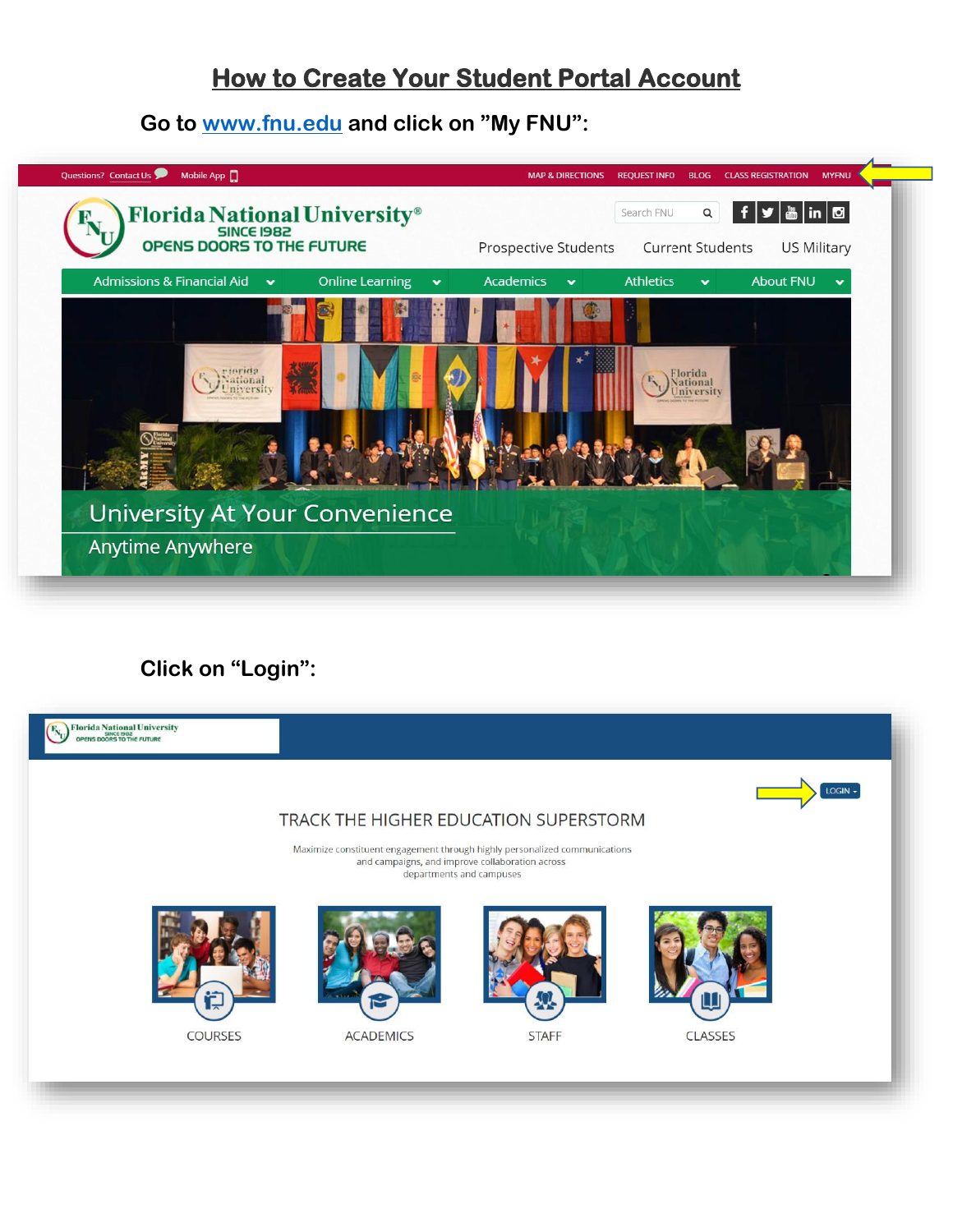**Click on "Student Portal Home Page":**





## **Click on "Create a New Account":**

| Florida National University<br>opens doors to the future<br><b>NB</b> | <b>Back to home</b>                                                                                                                   |
|-----------------------------------------------------------------------|---------------------------------------------------------------------------------------------------------------------------------------|
| <b>Florida National Univ</b><br><b>THE L</b>                          | Login<br>Required Field<br>Username<br>Password<br>Password is case sensitive<br>Create a New Account   Forgot your Password<br>Login |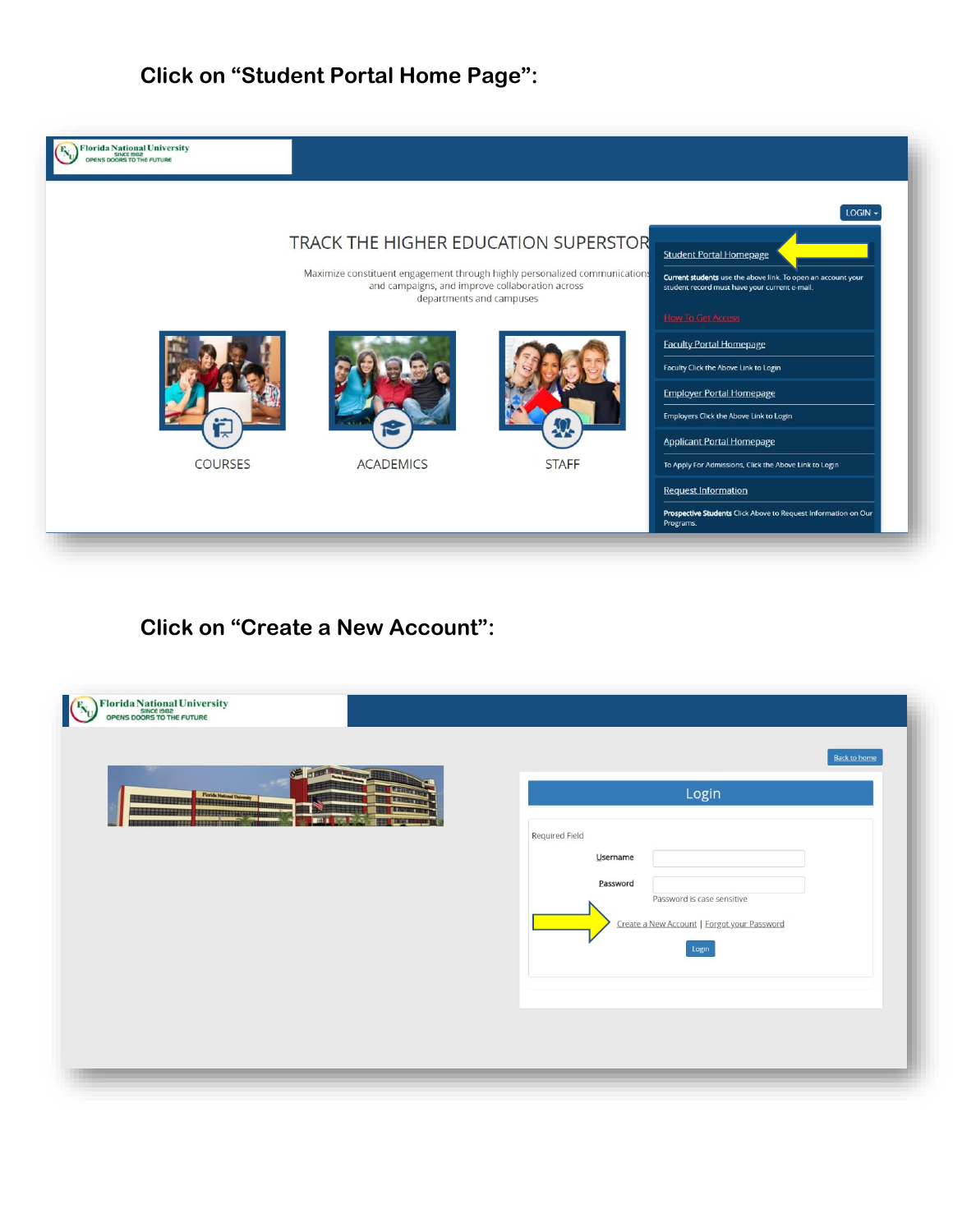**Fill out the following information:**

- **You have the option of entering your Social Security Number or Student ID #**
- **First Name and Last Name**
- **Place of Birth (twice)**

**Then click "Next"**

| Florida National University<br>SINCE 1982<br>OPENS DOORS TO THE FUTURE |                                                                |
|------------------------------------------------------------------------|----------------------------------------------------------------|
|                                                                        | <b>New Account Creation</b>                                    |
|                                                                        | Please enter the following information to create your account. |
|                                                                        | Required Field *                                               |
|                                                                        | Social Security #<br>000-00-0000<br>Student ID                 |
|                                                                        | First Name*                                                    |
|                                                                        | Last Name *<br>Place of Birth? *                               |
|                                                                        | Place of Birth? *                                              |
|                                                                        | Next<br><b>Back</b>                                            |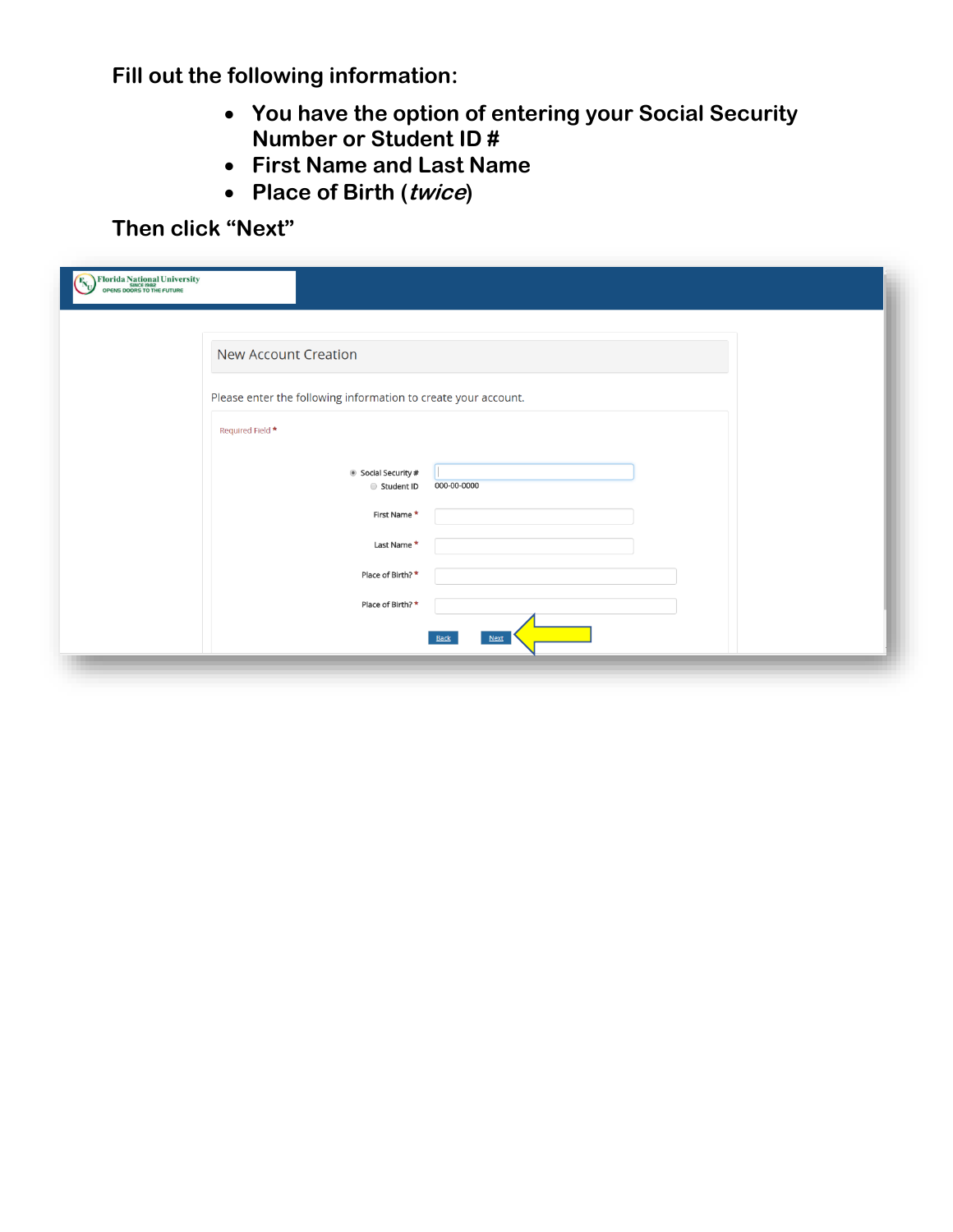**The system will verify your information and prompt you with the email address found on file (your Student Email Address).**

**Note: you must have your email address activated.**

**Confirm that the email being displayed is your Student Email Address. If so, click "Yes".**

| Florida National University<br>OPENS DOORS TO THE FUTURE |                                                                                                                                                                                                                                                  |
|----------------------------------------------------------|--------------------------------------------------------------------------------------------------------------------------------------------------------------------------------------------------------------------------------------------------|
|                                                          | <b>Email Address Verification</b>                                                                                                                                                                                                                |
|                                                          | <b>Email Address Verification</b>                                                                                                                                                                                                                |
|                                                          | We found an email address on file for you: YourStudentEmail1234@stu.fnu.edu Is this address still valid?<br>If your email is incorrect DO NOT click YES.<br>Instead click No and contact your campus so your e-mail can be updated.<br>NQ<br>Yes |
|                                                          |                                                                                                                                                                                                                                                  |
|                                                          |                                                                                                                                                                                                                                                  |
|                                                          |                                                                                                                                                                                                                                                  |
|                                                          |                                                                                                                                                                                                                                                  |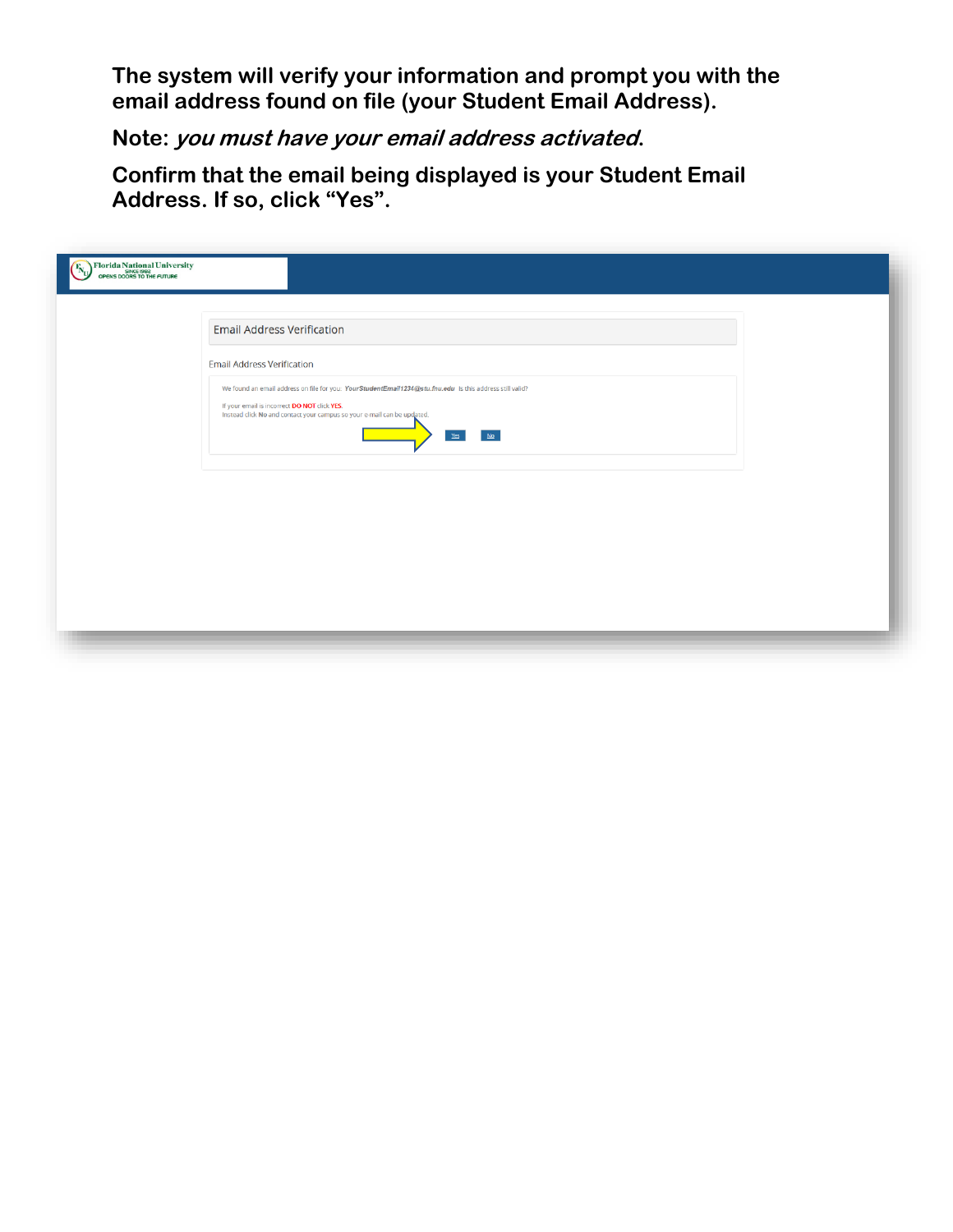**The system will generate your Username. You will need to enter a Password and confirm it. It is very important that you remember the Username.**

**In addition, please keep in mind that the Student Portal's credentials are not the same as Blackboard's credentials.**

**Once you have input a password and confirmed it, click "Submit".**

| Florida National University<br>OPENS DOORS TO THE FUTURE |                                                                                                                                                                                               |
|----------------------------------------------------------|-----------------------------------------------------------------------------------------------------------------------------------------------------------------------------------------------|
|                                                          | Login Information                                                                                                                                                                             |
|                                                          | Login Information                                                                                                                                                                             |
|                                                          | Required Field <sup>★</sup><br>Your student record was successfully located and your username has been created. Please enter a new password.                                                  |
|                                                          | Very Important!!! memorize your username referenced below, you will need this information later to log in.<br>This username and password IS NOT related to your Blackboard login credentials. |
|                                                          | * The system will generate a username for you *<br>You username is: *<br>username1<br>Password *<br>                                                                                          |
|                                                          | Confirm Password *<br>                                                                                                                                                                        |
|                                                          | Submit                                                                                                                                                                                        |
|                                                          |                                                                                                                                                                                               |
|                                                          |                                                                                                                                                                                               |
|                                                          |                                                                                                                                                                                               |
| Version: 18.3.5.9                                        |                                                                                                                                                                                               |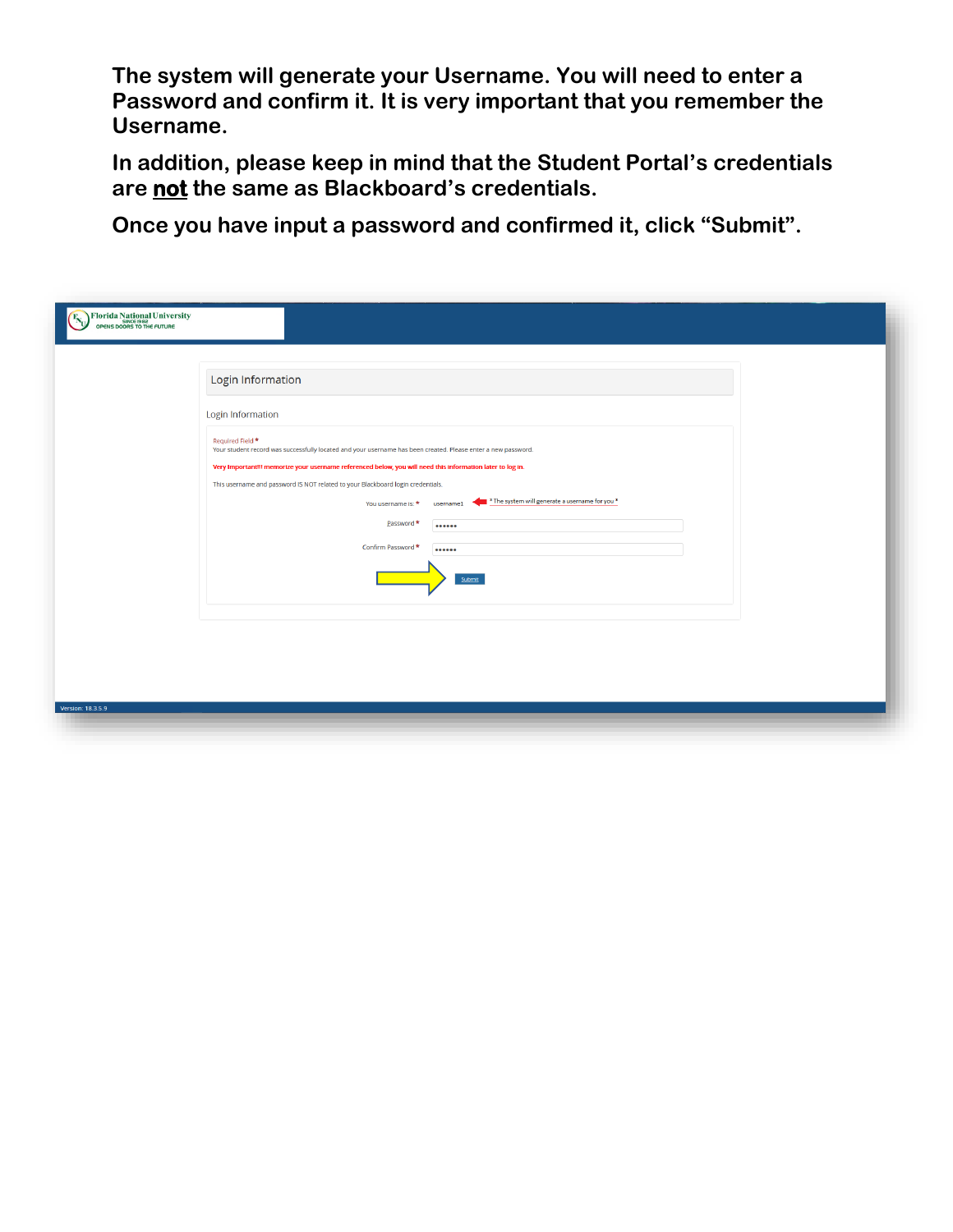**Your Student Portal account has successfully been created. However, this account must be activated. There is an activation email link that has been sent to your Student Email Address. At this time, log in to your Student Email Account by accessing:** 

**[https://mail.office365.com](https://mail.office365.com/)**

| <b>Florida National University</b><br>OPENS DOORS TO THE FUTURE |                                                                                                                                                                                                                                                                                                   |
|-----------------------------------------------------------------|---------------------------------------------------------------------------------------------------------------------------------------------------------------------------------------------------------------------------------------------------------------------------------------------------|
|                                                                 | <b>Authentication Email Sent</b><br>An email has been sent to YourStudentEmail1234@stu.fnu.edu. Please follow the link provided in the email so we can verify your account. If you do not receive an e-mail within<br>the next 5 hours please contact your Campus.<br><b>Student Portal Login</b> |
|                                                                 |                                                                                                                                                                                                                                                                                                   |

**Once you have logged in to your Student Email Account, you will find an email titled "Florida National University Login Information". In this email, there will be a link to activate the Student Portal Account. Click on the link.**

| Q Reply Q Reply All Q Forward<br>alaccount@fnu.edu                                                                                                                                                                                                                                                                                                                                               |              |
|--------------------------------------------------------------------------------------------------------------------------------------------------------------------------------------------------------------------------------------------------------------------------------------------------------------------------------------------------------------------------------------------------|--------------|
| Florida National University Login Information                                                                                                                                                                                                                                                                                                                                                    |              |
|                                                                                                                                                                                                                                                                                                                                                                                                  | $\checkmark$ |
| Hello,                                                                                                                                                                                                                                                                                                                                                                                           |              |
| This e-mail has been sent to you because someone has tried to open an FNU Student Portal account using the above 'To' e-mail. Please reply to portalaccount@fnu.edu if this is an error. To authenticate your email<br>address and to activate your FNU Student Portal account you need to click on the link below (in blue). You may also cut and paste the link into your browser address bar. |              |
| https://my.fnu.edu/Login/CreateLogin.aspx?AuthCode=744b41dd-e0e7-4829-8ebb-d59e0d56bea3                                                                                                                                                                                                                                                                                                          |              |
| Please safeguard your information; do not share your password. If you have any problems using the Student portal e-mail portalsupport@fnu.edu.                                                                                                                                                                                                                                                   |              |
|                                                                                                                                                                                                                                                                                                                                                                                                  |              |
|                                                                                                                                                                                                                                                                                                                                                                                                  |              |
|                                                                                                                                                                                                                                                                                                                                                                                                  |              |
|                                                                                                                                                                                                                                                                                                                                                                                                  |              |
|                                                                                                                                                                                                                                                                                                                                                                                                  |              |
|                                                                                                                                                                                                                                                                                                                                                                                                  |              |
|                                                                                                                                                                                                                                                                                                                                                                                                  |              |
|                                                                                                                                                                                                                                                                                                                                                                                                  |              |
|                                                                                                                                                                                                                                                                                                                                                                                                  |              |
|                                                                                                                                                                                                                                                                                                                                                                                                  |              |
|                                                                                                                                                                                                                                                                                                                                                                                                  |              |